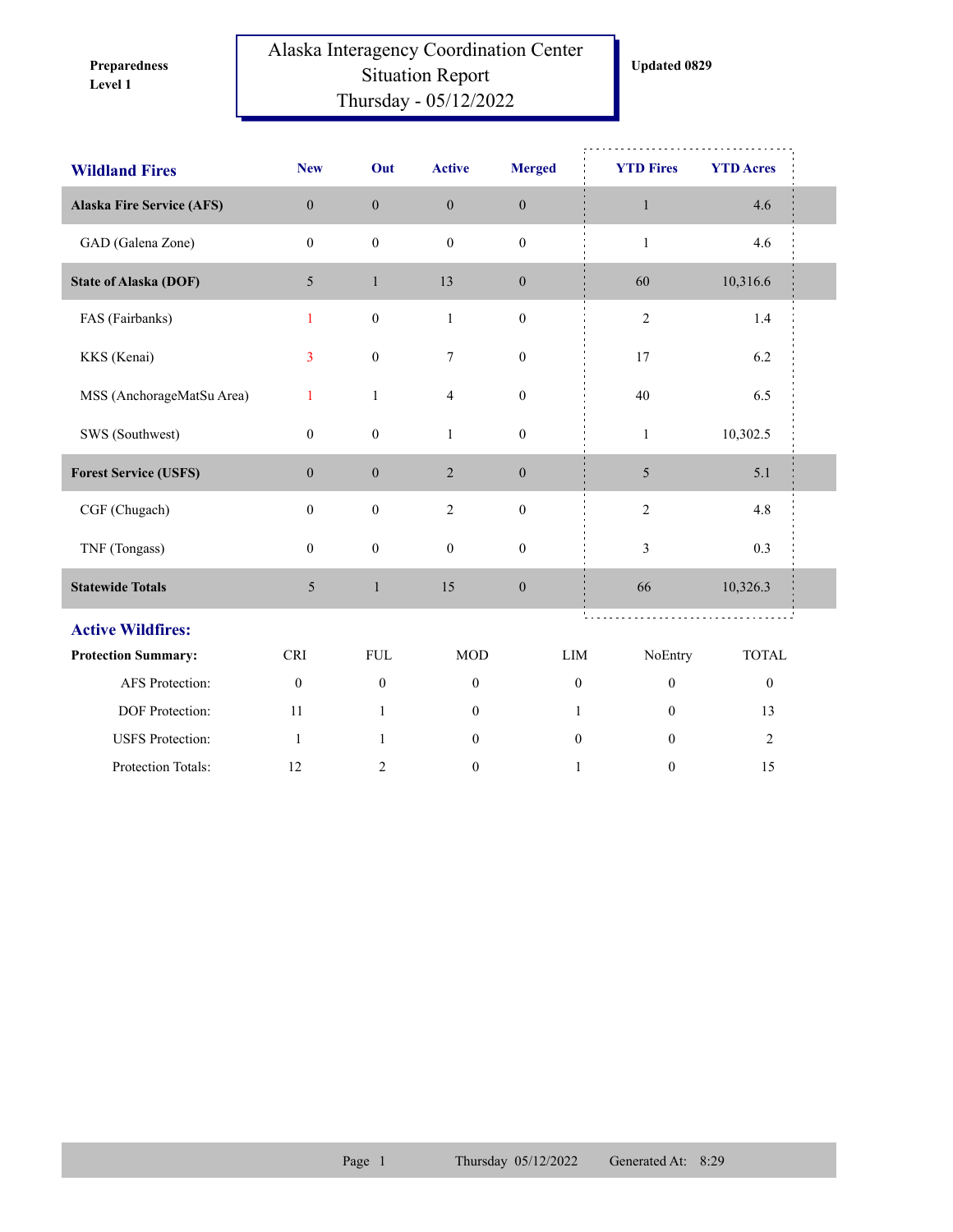## **Active Fires Status Summary**

|                         | Staffed           |                     | Unstaffed         |                     |  |  |
|-------------------------|-------------------|---------------------|-------------------|---------------------|--|--|
|                         | Contained $(S/C)$ | Uncontained $(S/U)$ | Contained $(U/C)$ | Uncontained $(U/U)$ |  |  |
| AFS Protection:         |                   |                     |                   |                     |  |  |
| <b>DOF</b> Protection:  |                   |                     |                   |                     |  |  |
| <b>USFS</b> Protection: |                   |                     |                   |                     |  |  |
| Status Totals:          |                   |                     |                   |                     |  |  |

| <b>Active Fires Acreage Summary</b> |                       |                |  |
|-------------------------------------|-----------------------|----------------|--|
|                                     | Acres                 | Acreage Change |  |
| 5 New                               | 4.4                   |                |  |
| l Staffed                           | 4.3                   | 1.8            |  |
| 9 Monitor                           | 10,304.1              | 610.5          |  |
| Out                                 | 0.3                   | 0.0            |  |
| 3 Prescribed                        | 597.0                 | 530.1          |  |
| 19 Fires                            | Total Acres: 10,910.1 |                |  |

## **Prescribed Fires**

|                                 | <b>YTD</b> Fires | YTD Acres | <b>New</b> | Active | Out Yesterday |
|---------------------------------|------------------|-----------|------------|--------|---------------|
| Military                        |                  | 579.0     |            |        |               |
| National Park Service           |                  | 0.1       |            |        |               |
| State of Alaska                 |                  | 5.1       |            |        |               |
| U.S. Forest Service             |                  | 18.0      |            |        |               |
| <b>Fuels Management Totals:</b> |                  | 602.2     |            |        |               |

## **Cause Summary For All Fires (Includes Merged Fires But Not Prescribed Fires)**

|        | Human: 59       |                | 18.8 Acres |
|--------|-----------------|----------------|------------|
|        | Undetermined: 7 | 10,307.5 Acres |            |
| Total: | 66              | 10,326.3 Acres |            |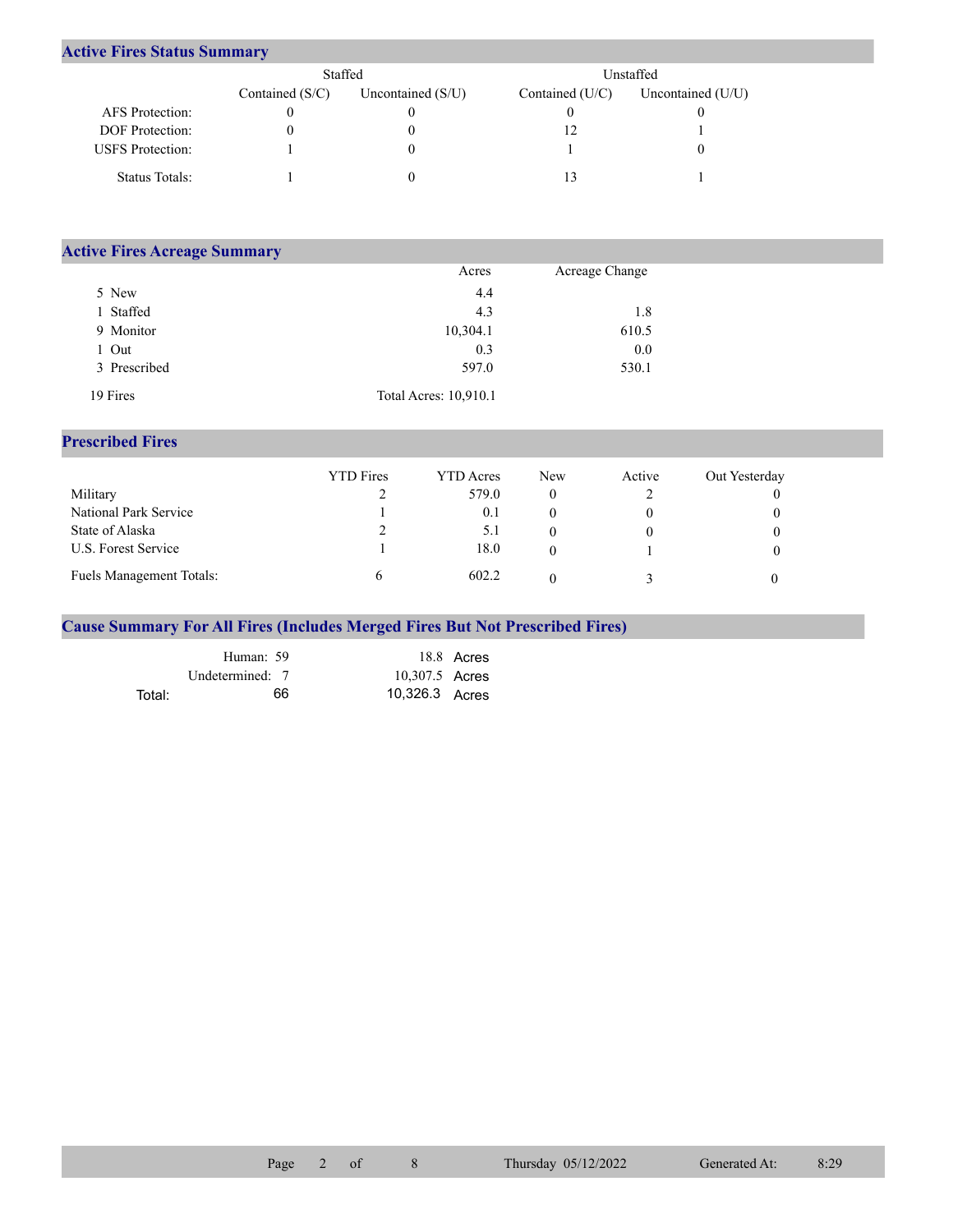| <b>New</b>                                                                                                                                                                                                                                                                               | Count: 5           | Acres: $4.4$ |                                    |                      |                  |  |
|------------------------------------------------------------------------------------------------------------------------------------------------------------------------------------------------------------------------------------------------------------------------------------------|--------------------|--------------|------------------------------------|----------------------|------------------|--|
| Daily Report From: 05/11                                                                                                                                                                                                                                                                 |                    |              |                                    | 0.1 Acreage On 05/11 |                  |  |
| PMM6                                                                                                                                                                                                                                                                                     | Lat: $61\,36.8717$ | Status: U/C  | Acres: 0.1                         |                      | Option: Critical |  |
| 201072                                                                                                                                                                                                                                                                                   | Lon: 149 22.3567   |              | Start Date: 05/11                  |                      | Area: MSS        |  |
|                                                                                                                                                                                                                                                                                          | Owner: Private     | Unit:        | <b>AKPRI-Private</b>               |                      |                  |  |
| 072                                                                                                                                                                                                                                                                                      | Name: Wanamingo    |              |                                    | Cause:               | Human            |  |
| Fire was reported by Matcom. Forestry responded with 1 engine. Fire was contained and controlled.                                                                                                                                                                                        |                    |              |                                    |                      |                  |  |
| Daily Report From: 05/11                                                                                                                                                                                                                                                                 |                    |              |                                    | 4.0 Acreage On 05/11 |                  |  |
|                                                                                                                                                                                                                                                                                          | Lat: $57\,42.4183$ | Status: U/C  | Acres: $4.0$                       |                      | Option: Critical |  |
| 203071                                                                                                                                                                                                                                                                                   | Lon: 152 34.2750   |              | Start Date: 05/11                  |                      | Area: KKS        |  |
|                                                                                                                                                                                                                                                                                          | Owner: County      | Unit:        | <b>AKAKS-Kodiak Island Borough</b> |                      |                  |  |
| 071                                                                                                                                                                                                                                                                                      | Name: Bell Flats   |              |                                    | Cause:               | Human            |  |
| Kenai Area FMO recieved a phone from Women's Bay Chief about a 1 acre fire on Kodiak Island. From the reports, it was<br>started by someone shooting Tannerite and caught fire in the grass. Coast guard and Women's Bay Fire department<br>responded and were able to contain the fire. |                    |              |                                    |                      |                  |  |
| Daily Report From: 05/11                                                                                                                                                                                                                                                                 |                    |              |                                    | 0.1 Acreage On 05/11 |                  |  |
|                                                                                                                                                                                                                                                                                          | Lat: $59\,44.7700$ | Status: U/C  | Acres: 0.1                         |                      | Option: Critical |  |
| 203070                                                                                                                                                                                                                                                                                   | Lon: 151 13.6200   |              | Start Date: 05/11                  |                      | Area: KKS        |  |

**Private AKPRI-Private**

Cause: **Human** KESA toned out an outside fire. DOF and VFD resources responded. Once on scene the fire was sized up to be a 3x3 construction trash pile that had spotted into the wildland. Full suppression action was taken and the fire was quickly extinguished. Fire was contained and controlled.

Name: **Full Curl**

Owner: Private

**070**

| Daily Report From: 05/11 |                    |               |                            | $0.1$ Acreage On $05/11$ |  |
|--------------------------|--------------------|---------------|----------------------------|--------------------------|--|
|                          | Lat: $59\,47.3400$ | Status: $U/C$ | Acres: $0.1$               | Option: Critical         |  |
| 203069                   | Lon: $15108.2200$  |               | Start Date: 05/11          | Area: <b>KKS</b>         |  |
|                          | Owner: Private     |               | Unit: <b>AKPRI-Private</b> |                          |  |
| 069                      | Name: Morrison     |               |                            | Cause: Human             |  |

Resources responded to a reported burn pile that was getting out of control. Once on scene DOF resources and local VFD took full suppression action. The burn pile contained of very heavy fuels consisting of trees with root wads attached. The land owner had access to a dozer that assisted with extinguishing the fire. Fire was contained and controlled.

| Daily Report From: 05/11 |                    |               |                            | $0.1$ Acreage On $05/11$ |              |
|--------------------------|--------------------|---------------|----------------------------|--------------------------|--------------|
|                          | Lat: $64\,52.8700$ | Status: $U/C$ | Acres: $0.1$               | Option: Full             |              |
| 211068                   | Lon: $14701.5467$  |               | Start Date: 05/11          | Area: FAS                |              |
|                          | Owner: Private     |               | Unit: <b>AKPRI-Private</b> |                          |              |
| 068                      | Name: Hirn Road    |               |                            |                          | Cause: Human |

FECC reported fire which threatened the wildland. Fairbanks-61, 70, and 71 responded. Fully involved 3 story structure. No action was taken.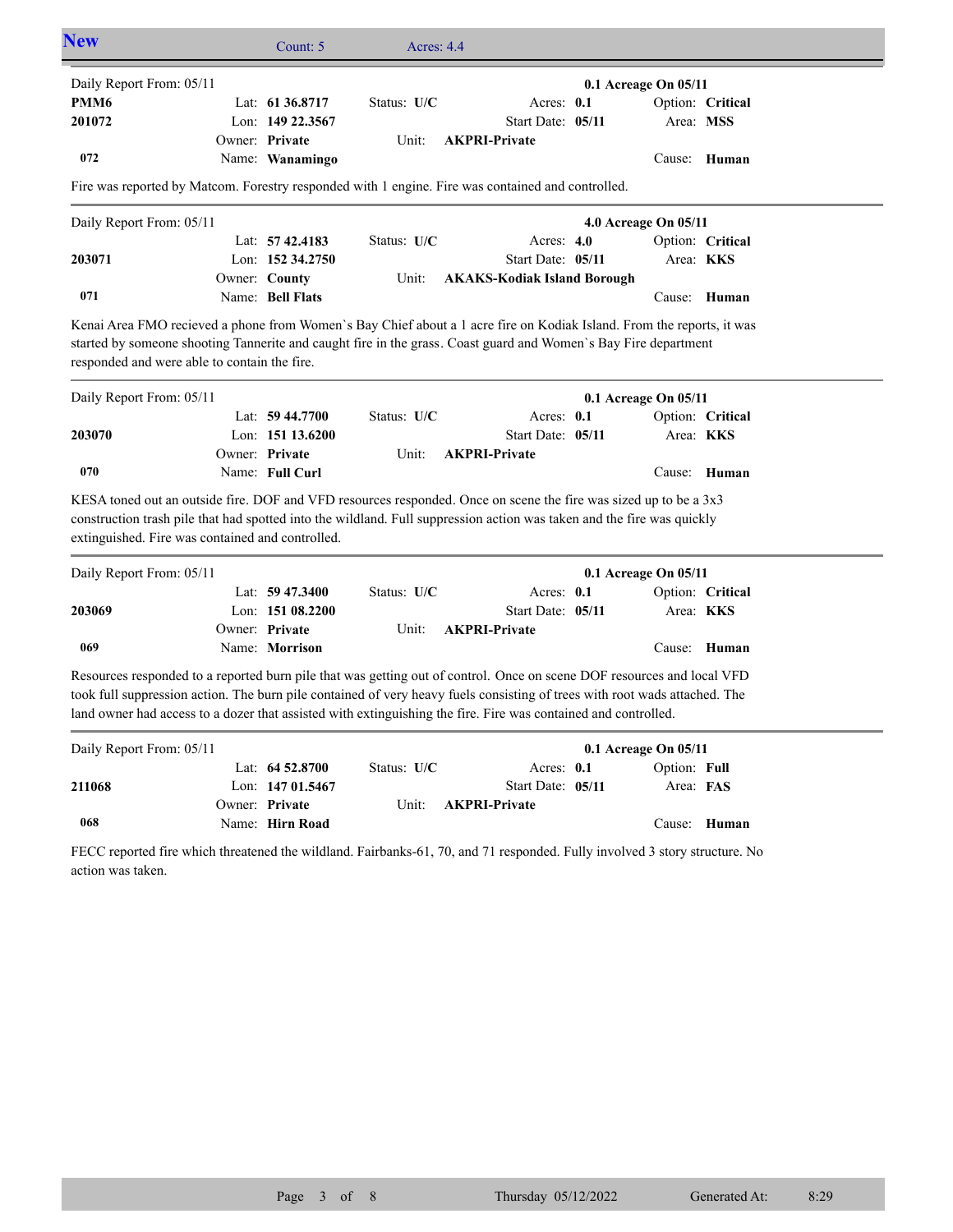| <b>Staffed</b>           | Count: 1                  | Acres: $4.3$  |                               | Acreage Change: 1.8            |                  |  |
|--------------------------|---------------------------|---------------|-------------------------------|--------------------------------|------------------|--|
| Daily Report From: 05/11 |                           |               |                               | 1.8 Acreage Change Since 05/10 |                  |  |
| PMG1                     | Lat: $6029.7833$          | Status: $S/C$ | Acres: $4.3$                  |                                | Option: Critical |  |
| 231066                   | Lon: $149\,47.3100$       | Personnel: 30 | Start Date: 05/10             | Area: CGF                      |                  |  |
| P0PMG1                   | Owner: County             | Unit:         | AKAKS-Kenai Peninsula Borough |                                |                  |  |
| 066                      | Name: Kenai Lake Overlook |               |                               | Cause:                         | Undetermined     |  |

Resources continued to mop up the fire today. No growth today, acres updated to 4.3 due to improved mapping. Fire was contained at 1830. Plan to demobilize the White Mountain T2IA crew 5/12 at 1200, Forest service resources will continue to staff the fire.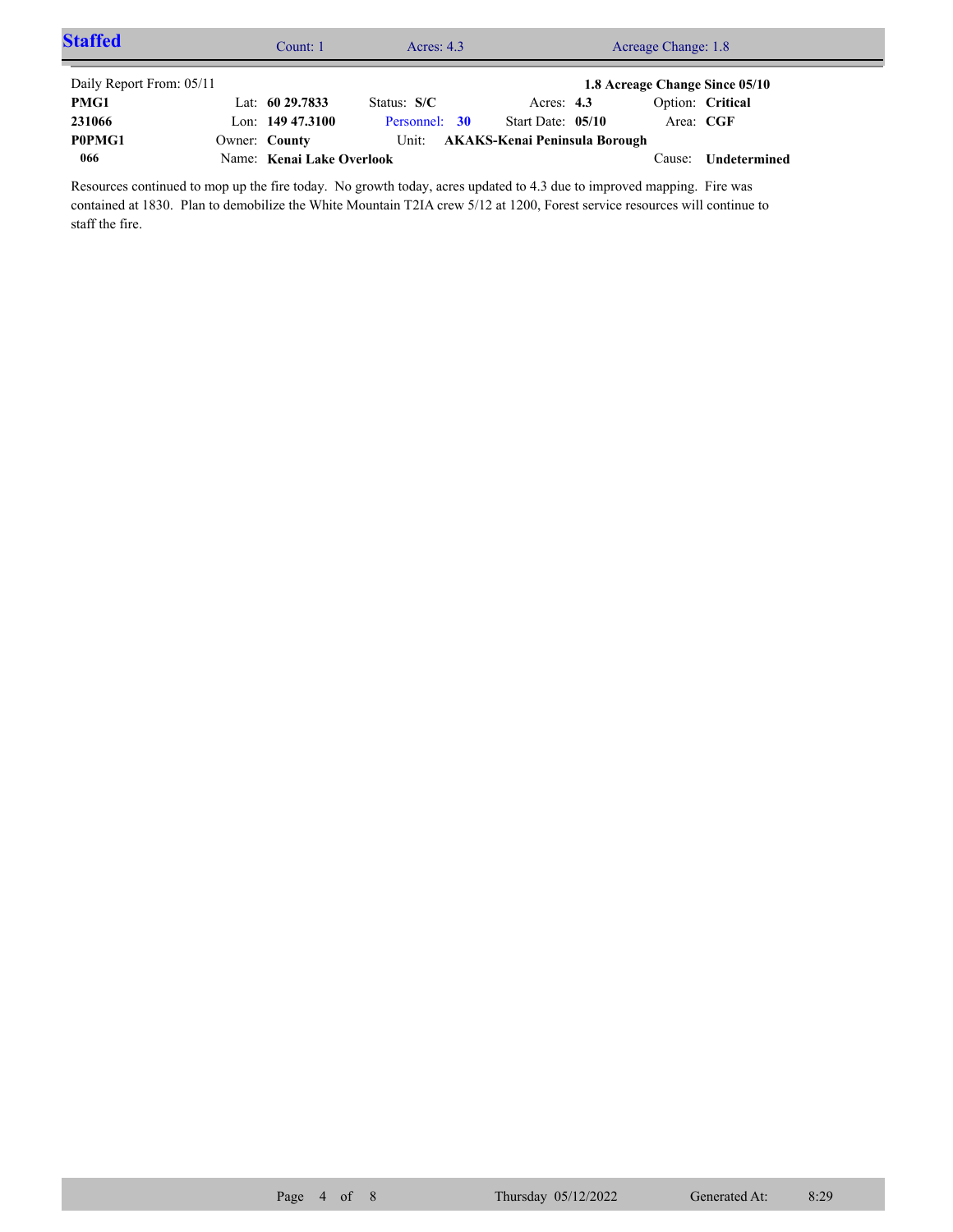| <b>Monitor</b><br>Acres: 10,304.1<br>Acreage Change: 610.5<br>Count: 9 |  |
|------------------------------------------------------------------------|--|
|------------------------------------------------------------------------|--|

**These fires are currently in monitor status. Monitoring schedules are based on defined timeframes, but are dependent on available resources, and weather conditions. When monitoring occurs, information will be updated.**

| Last Report: 05/10                                |              |                     |             |                                      | 0.1 Acreage On 05/10 |              |                               |      |
|---------------------------------------------------|--------------|---------------------|-------------|--------------------------------------|----------------------|--------------|-------------------------------|------|
|                                                   |              | Lat: $59\,40.0990$  | Status: U/C | Acres: 0.1                           |                      |              | Option: Critical              |      |
| 203067                                            |              | Lon: 151 29.9990    |             | Start Date: 05/10                    |                      |              | Area: KKS                     |      |
|                                                   |              | Owner: Private      | Unit:       | <b>AKPRI-Private</b>                 |                      |              |                               |      |
| 067                                               |              | Name: Racer         |             |                                      |                      |              | Cause: Human                  |      |
| Daily Report From: 05/11                          |              |                     |             |                                      |                      |              | No Acreage Change Since 05/10 |      |
|                                                   |              | Lat: 60 32.7317     | Status: U/C | Acres: 0.2                           |                      |              | Option: Critical              |      |
| 203065                                            |              | Lon: 150 47.6133    |             | Start Date: 05/10                    |                      |              | Area: <b>KKS</b>              |      |
|                                                   |              | Owner: Private      | Unit:       | <b>AKPRI-Private</b>                 |                      |              |                               |      |
| 065                                               |              | Name: Swanson River |             |                                      |                      |              | Cause: Human                  |      |
| K-62 checked the fire and found no heat or smoke. |              |                     |             |                                      |                      |              |                               |      |
| Last Report: 05/10                                |              |                     |             |                                      | 0.1 Acreage On 05/10 |              |                               |      |
| PMF8                                              |              | Lat: $61\,34.9950$  | Status: U/C | Acres: 0.1                           |                      |              | Option: Critical              |      |
| 201064                                            |              | Lon: $14942.6950$   |             | Start Date: 05/10                    |                      |              | Area: MSS                     |      |
| PNPMF8                                            | Owner: State |                     | Unit:       | <b>AKDTS-AK Dept. Transportation</b> |                      |              |                               |      |
| 064                                               |              | Name: Forest Hills  |             |                                      |                      | Cause:       | Human                         |      |
| Last Report: 05/10                                |              |                     |             |                                      | 0.1 Acreage On 05/10 |              |                               |      |
| PME7                                              |              | Lat: $61\,36.0470$  | Status: U/C | Acres: 0.1                           |                      |              | Option: Critical              |      |
| 201062                                            |              | Lon: 149 30.8720    |             | Start Date: 05/09                    |                      |              | Area: MSS                     |      |
| <b>PNPME7</b>                                     |              | Owner: Private      | Unit:       | <b>AKPRI-Private</b>                 |                      |              |                               |      |
| 062                                               |              | Name: Spruce        |             |                                      |                      | Cause:       | Human                         |      |
|                                                   |              |                     |             |                                      |                      |              |                               |      |
| Last Report: 05/10                                |              |                     |             |                                      |                      |              | No Acreage Change Since 05/09 |      |
| PMC4                                              |              | Lat: 61 32.3717     | Status: U/C | Acres: 0.1                           |                      |              | Option: Critical              |      |
| 201060                                            |              | Lon: 149 57.1500    |             | Start Date: 05/09                    |                      |              | Area: MSS                     |      |
| PNPMC4                                            |              | Owner: Private      | Unit:       | <b>AKPRI-Private</b>                 |                      |              |                               |      |
| 060                                               |              | Name: Our Rd        |             |                                      |                      | Cause:       | Undetermined                  |      |
| Last Report: 05/08                                |              |                     |             |                                      | 0.1 Acreage On 05/08 |              |                               |      |
|                                                   |              | Lat: $60\,39.5990$  | Status: U/C | Acres: $0.1$                         |                      |              | Option: Critical              |      |
| 203058                                            |              | Lon: 151 18.8260    |             | Start Date: 05/08                    |                      |              | Area: <b>KKS</b>              |      |
|                                                   |              | Owner: Private      | Unit:       | <b>AKPRI-Private</b>                 |                      |              |                               |      |
| 058                                               |              | Name: Wesley Court  |             |                                      |                      |              | Cause: Human                  |      |
| Daily Report From: 05/11                          |              |                     |             |                                      |                      |              | No Acreage Change Since 05/10 |      |
| PL8P                                              |              | Lat: 60 29.5458     | Status: U/C | Acres: $0.5$                         |                      | Option: Full |                               |      |
| 232057                                            |              | Lon: 149 59.2440    |             | Start Date: 05/08                    |                      |              | Area: CGF                     |      |
| P0PL8P                                            | Owner: USFS  |                     | Unit:       | <b>AKCGF-Chugach National Forest</b> |                      |              |                               |      |
| 057                                               |              | Name: West Juneau   |             |                                      |                      |              | Cause: Human                  |      |
| No Night Report                                   |              |                     |             |                                      |                      |              |                               |      |
| Last Report: 05/07                                |              |                     |             |                                      | 0.4 Acreage On 05/07 |              |                               |      |
|                                                   |              | Lat: $6029.8840$    | Status: U/C | Acres: 0.4                           |                      |              | Option: Critical              |      |
| 203056                                            |              | Lon: 151 07.2920    |             | Start Date: 05/07                    |                      |              | Area: <b>KKS</b>              |      |
|                                                   |              | Owner: Private      | Unit:       | <b>AKPRI-Private</b>                 |                      |              |                               |      |
| 056                                               |              | Name: Knacksted     |             |                                      |                      |              | Cause: Human                  |      |
|                                                   |              |                     |             |                                      |                      |              |                               |      |
|                                                   |              | Page 5 of 8         |             | Thursday 05/12/2022                  |                      |              | Generated At:                 | 8:29 |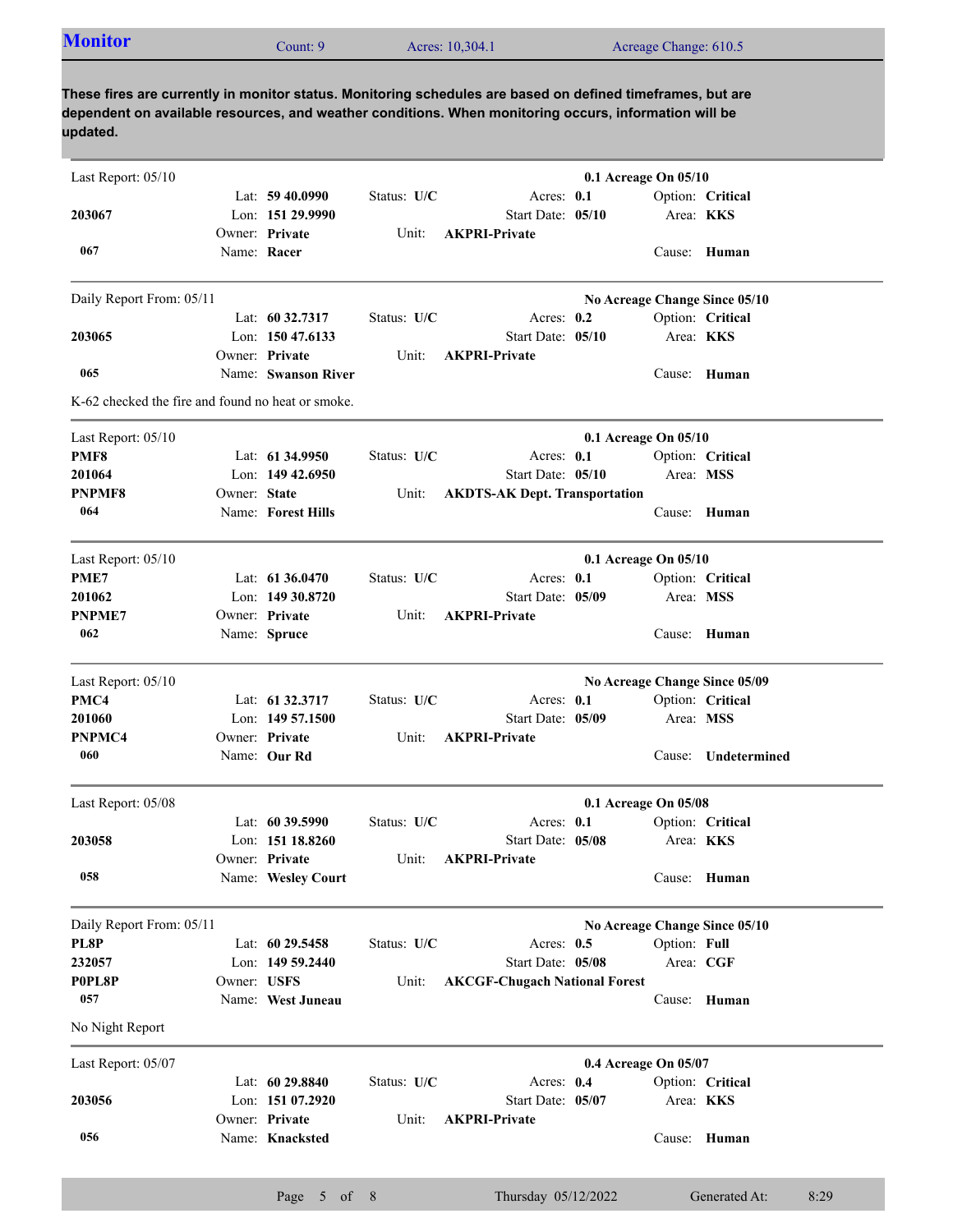| <b>Monitor</b> | count: 9 | Acres: 10,304.1 | Acreage Change: 610.5 |  |
|----------------|----------|-----------------|-----------------------|--|
|----------------|----------|-----------------|-----------------------|--|

**These fires are currently in monitor status. Monitoring schedules are based on defined timeframes, but are dependent on available resources, and weather conditions. When monitoring occurs, information will be updated.**

| Last Report: 04/26 |                     |             |                                            |                 |           | 609.7 Acreage Change Since 04/23 |  |
|--------------------|---------------------|-------------|--------------------------------------------|-----------------|-----------|----------------------------------|--|
| PKS1               | Lat: $60\,32.1500$  | Status: U/U |                                            | Acres: 10,302.5 |           | Option: Limited                  |  |
| 204012             | Lon: $160\,54.7500$ |             | Start Date: $04/16$                        |                 | Area: SWS |                                  |  |
| <b>PNPKS1</b>      | Owner: USFWS        | Unit:       | AKYDR-Yukon Delta National Wildlife Refuge |                 |           |                                  |  |
| 012                | Name: Kwethluk      |             |                                            |                 | Cause:    | Undetermined                     |  |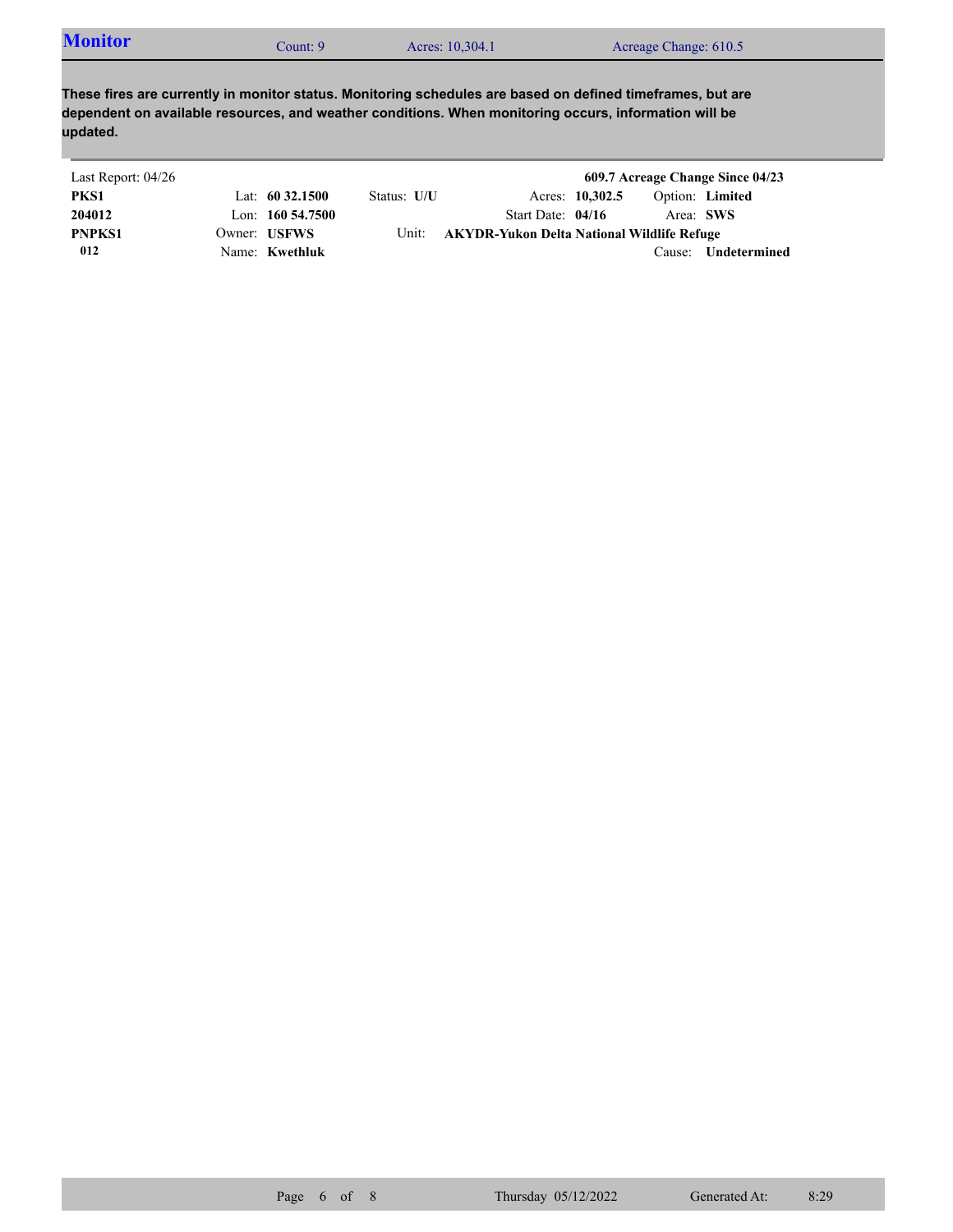| Out                                                       |  | Count: 1           | Acres: $0.3$      |  | Acreage Change: 0.0                    |  |           |                  |  |
|-----------------------------------------------------------|--|--------------------|-------------------|--|----------------------------------------|--|-----------|------------------|--|
| Daily Report From: 05/11<br>No Acreage Change Since 05/10 |  |                    |                   |  |                                        |  |           |                  |  |
|                                                           |  | Lat: 61 12.9533    | Status: Out 05/11 |  | Acres: $0.3$                           |  |           | Option: Critical |  |
| 201063                                                    |  | Lon: $14947.2950$  |                   |  | Start Date: 05/10                      |  | Area: MSS |                  |  |
|                                                           |  | Owner: County      |                   |  | Unit: AKAKS-Anchorage, Municipality of |  |           |                  |  |
| 063                                                       |  | Name: Russian Jack |                   |  |                                        |  | Cause:    | Human            |  |

Engine crew of M62 walked the fire area. No heat or smoke found, calling fire out.